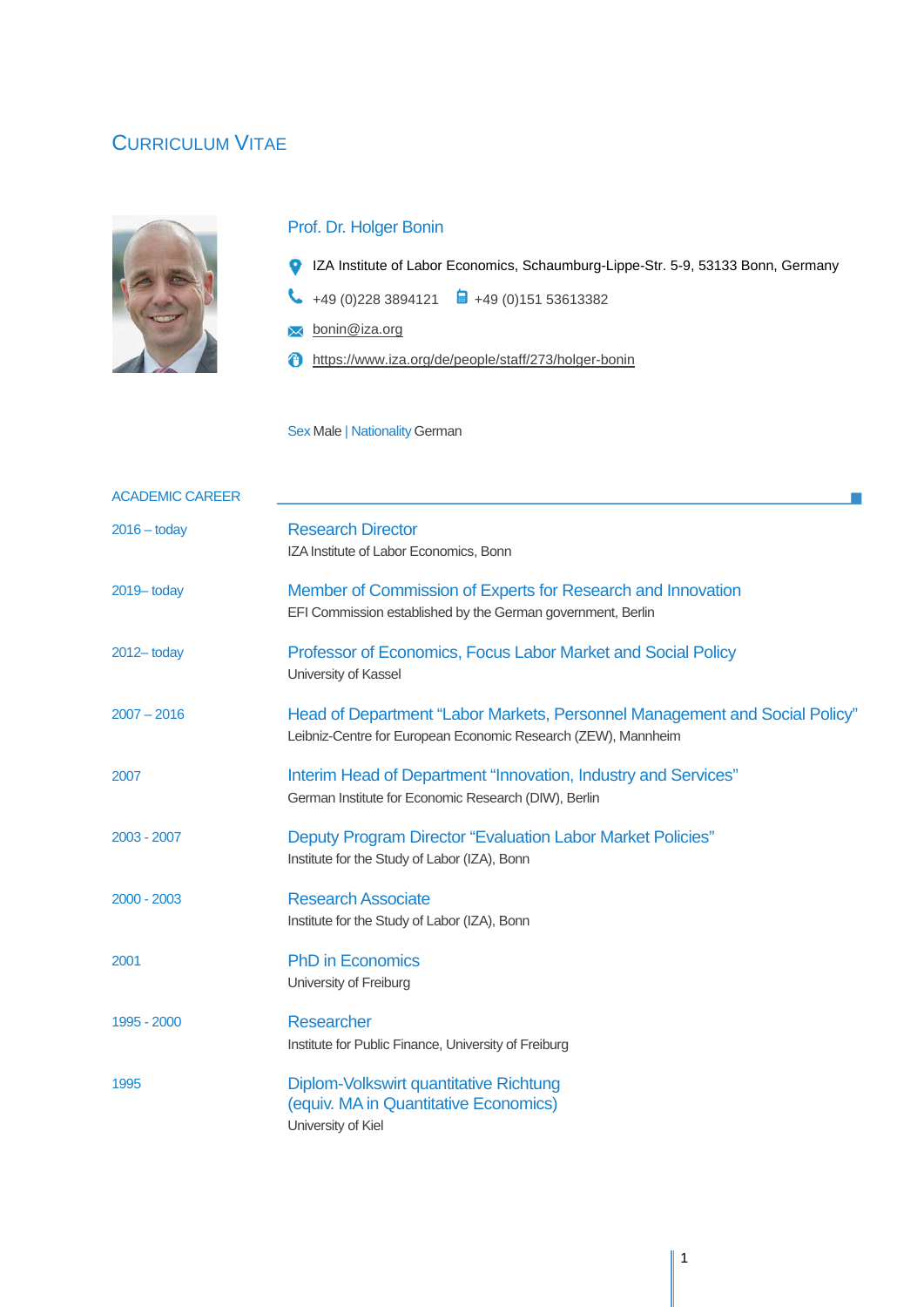Evaluation of Social Policies and Labor Market Institutions, Immigration, Digitalization; Labor Shortages, Behavioral Microsimulation, Generational Accounting.

#### **COMMITTEES**

- Platform 'Digital Work' established by the Federal Ministry of Labor and Social Affairs,
- Expert Commission for the 2nd Equality Report on behalf of the German Federal Government
- Enquete Commission "Future of Family Policies" of the State Parliament of Northrhine-Westfalia
- Board of Academic Experts oft he 5th Poverty Report on behalf of the German Federal Government
- **Board Member: Network Empirical Education Research Baden-Wurttemberg**
- Population Economics Council within German Economic Association (Elected Member)
- Economic Policy Council within German Economic Association (Elected Member)
- Social Policy Council within German Economic Association (Elected Member)

#### **SELECTED** PUBLICATIONS

- 
- Refereed Journals . Bonin, H., I. Isphording, A. Krause-Pilatus, A. Lichter, N. Pestel and U. Rinne (2020), The German Statutory Minimum Wage and its Effects on Regional Employment and Unemployment, Jahrbücher für Nationalökonomie und Statistik 240(2/3), 295-513.
	- Bonin, H., M. Clauss and H. Stichnoth (2016), The Monetary Value of Family Policy Measures in Germany over the Life-Cycle: Evidence from a Dynamic Microsimulation Model, cesifo Economic Studies, 62(4), 650-671.
	- Bonin, H., C. Patxot and G. Souto (2014), Cyclically Neutral Generational Accouting, Fiscal Studies, 35(2), 117-137.
	- Bonin, H. und U. Rinne (2014), Beautiful Serbia: Objective and Subjective Outcomes of Active Labor Market Policy in a Transition Economy, The Economics of Transition, 22(1), 43-67.
	- Bonin, H. (2012), The Two German Labor Market Miracles: Blueprints for Tackling the Unemployment Crisis? Comparative Economic Studies, 54, 787-807.
	- Bonin, H., Constant, A., Tatsiramos, K. and K. F. Zimmermann (2012), Ethnic Persistence, Assimilation and Risk Proclivity, IZA Journal of Migration, 1, 1-23.
	- Bonin, H. und D. Radowski (2011), Downward Nominal Wage Rigidity in Services: Direct Evidence from a Firm Survey, Economics Letters, 106, 227-229.
	- Jaeger, D. A., Dohmen, T., Falk, A., Huffman, D., Sunde, U. and H. Bonin (2010), Direct Evidence on Risk Attitudes and Migration, Review of Economics and Statistics, 92, 674-689.
	- Bonin, H. (2009), 15 Years of Pension Reform in Germany: Old Successes and New Threats, Geneva Papers on Risk and Insurance, 34, 548-560.
	- Bonin, H., Constant, A., Tatsiramos, K. and K. F. Zimmermann (2009), Native-Migrant Differences in Risk Attitudes, Applied Economics Letters, 16, 1581-1586.
	- Bauer, T., Bonin, H., Goette, L. and U. Sunde (2008), Real and Nominal Wage Rigidities and the Rate of Inflation: Evidence from West German Micro Data, Economic Journal, 117, 508-529.
	- Bauer, T., Bender, S. and H. Bonin (2007), Dismissal Protection and Worker Flows in Small Establishments, Economica, Vol. 74, 804-821.
	- Bonin, H., Dohmen, T., Falk, A., Huffman, D. and U. Sunde (2007), Cross-Sectional Earnings Risk and Occupational Sorting: The Role of Risk Attitudes, Labour Economics, Vol. 14, 926-937.
	- Bonin, H. and H. Schneider (2007), Analytical Prediction of Transition Probabilities in the Conditional Logit Model, Economics Letters, 90, 102-107.
	- Bonin, H. and R. Euwals (2005), Why are Labor Force Participation Rates of East German Women so High?, Applied Economics Quarterly, 51, 359-386.
	- Bonin, H., Kempe, W. and H. Schneider (2003), Household Labor Supply Effects of Low-Wage Sub-